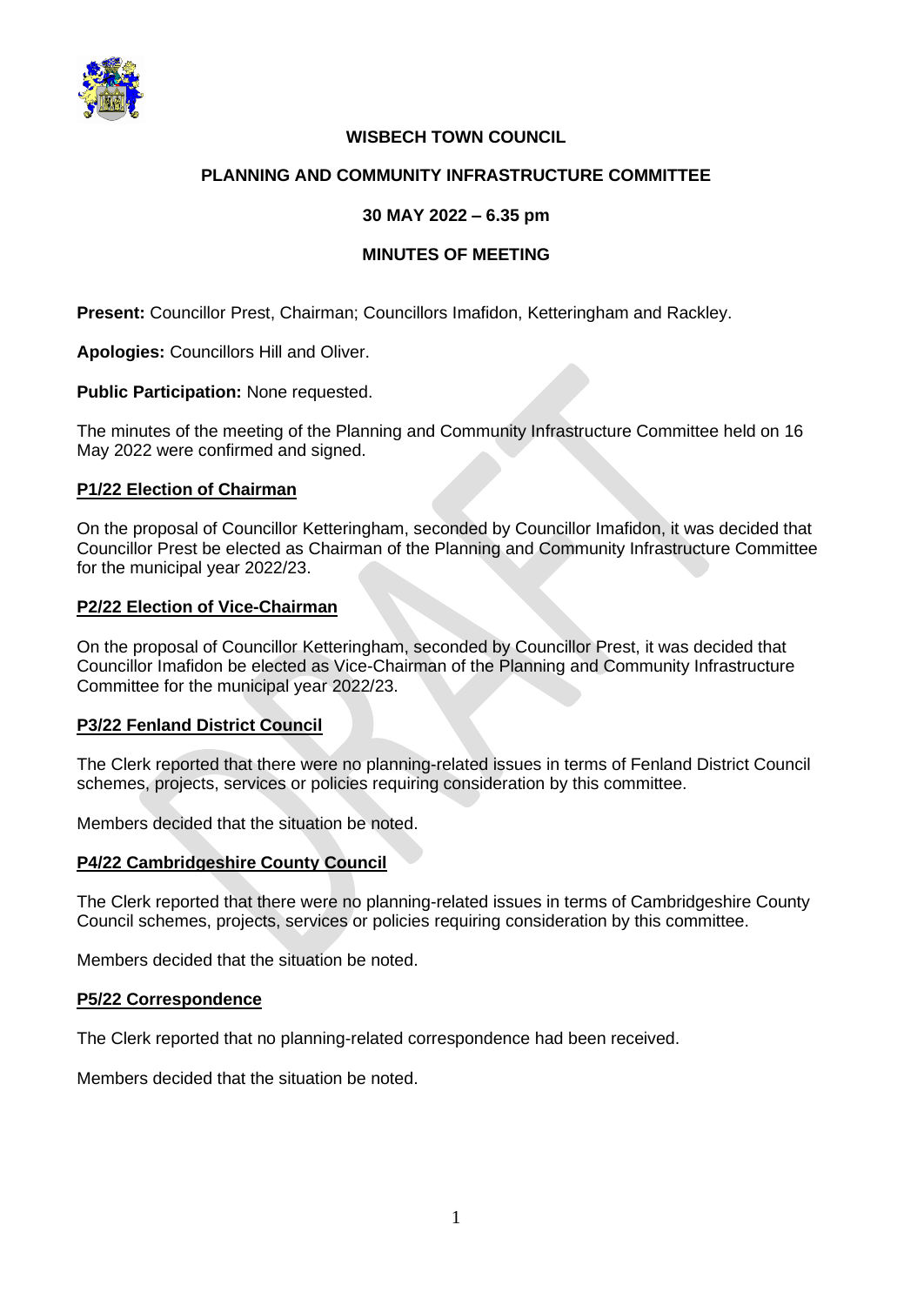

# **P6/22 Applications for planning permission**

Members considered the applications set out on the attached schedule and decided to submit to the Local Planning Authority the comments, as the consultation responses of the Town Council, listed in that schedule.

## **P7/22 Date of next meeting**

Members noted that the next meeting of this committee is scheduled for 20 June 2022, to commence at 6.30 pm.

### **Meeting finished at 7.20 pm.**

Signed…..…………………................

Dated................................................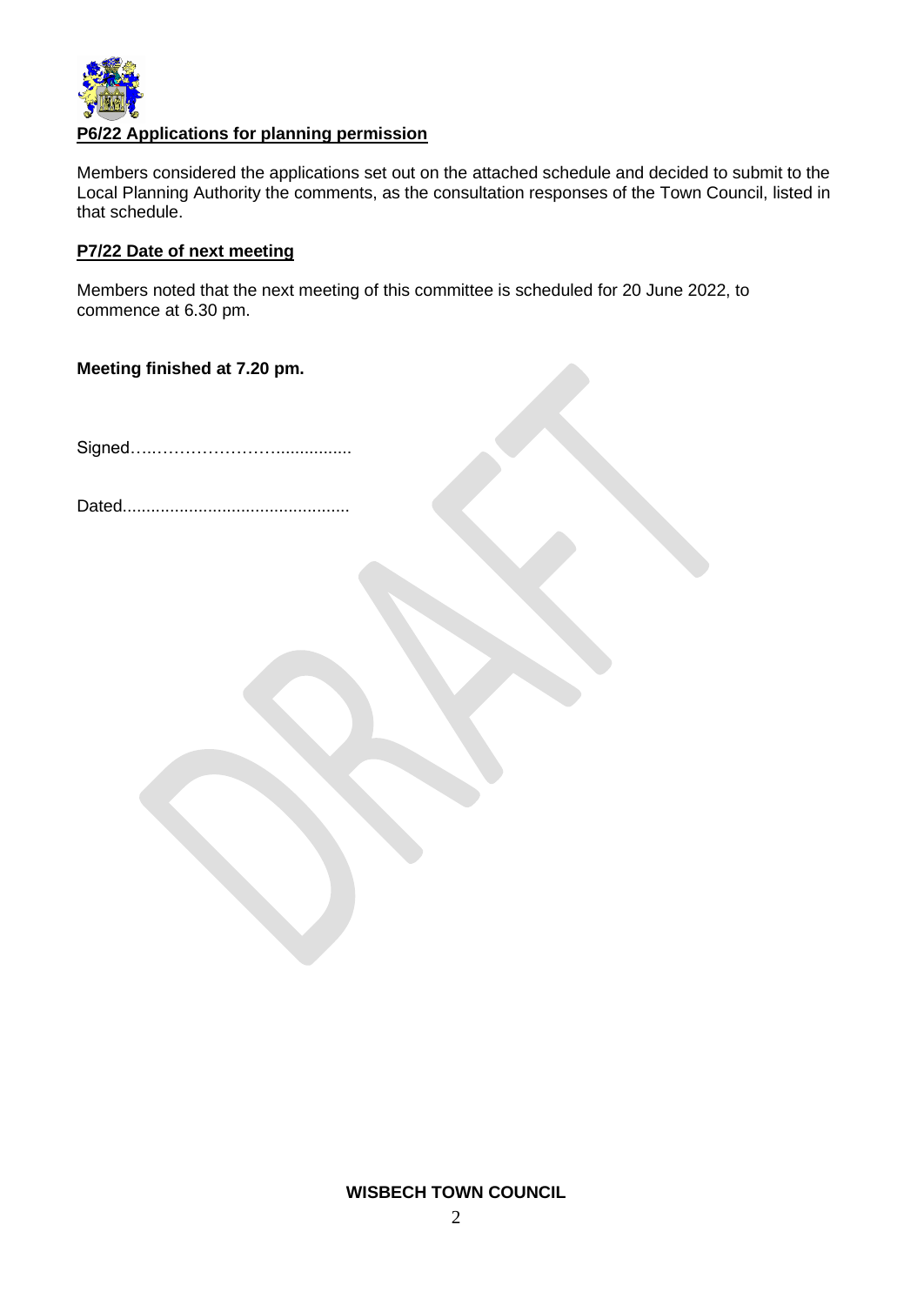

# **PLANNING AND COMMUNITY INFRASTRUCTURE COMMITTEE**

## **APPLICATIONS FOR PLANNING PERMISSION – 30 May 2022 (Minute P6/22 refers)**

# **SCHEDULE OF PLANNING APPLICATIONS**

| <b>Reference</b> | <b>Description</b>                                                                                                                                                                                                                                                                                                                                                                                                                                                                                                                      | <b>Comments</b>                                                                                                                                                       |
|------------------|-----------------------------------------------------------------------------------------------------------------------------------------------------------------------------------------------------------------------------------------------------------------------------------------------------------------------------------------------------------------------------------------------------------------------------------------------------------------------------------------------------------------------------------------|-----------------------------------------------------------------------------------------------------------------------------------------------------------------------|
| F/YR22/0078/F    | Formation of 2 additional bedsit/flats (1-bed),<br>including alterations to existing bedsit/flats and<br>installation of 5 roof lights at 92 Elm Road,<br>Wisbech (applicant: Mr A Popat) = revised<br>proposal; revision is updated site layout<br>detailing proposed refuse bin storage and<br>collection arrangements                                                                                                                                                                                                                | Object, on the basis<br>that the proposal<br>would constitute<br>overdevelopment of<br>the site                                                                       |
| F/YR22/0471/VOC  | Variation of condition 3 (list of approved<br>drawings) relating to planning permission<br>F/YR21/1261/F (change of use of existing<br>ancillary building to a function and conference<br>room facility, involving replacement of existing<br>roof and changes to the door and window<br>arrangements, and the erection of 1.8 metres<br>trellis) – alteration to the door and window<br>arrangement and re-location of the air<br>conditioning unit at Elgoods Brewery, 72 North<br>Brink, Wisbech (applicant: Elgoods Brewery<br>Ltd) | That the application<br>be supported                                                                                                                                  |
| F/YR22/0509/F    | Erect a single-storey rear extension to existing<br>dwelling, including partial demolition at 14<br>Wedgwood Drive, Wisbech (applicant: Mr John<br>Bradley)                                                                                                                                                                                                                                                                                                                                                                             | That the application<br>be supported                                                                                                                                  |
| F/YR22/0518/F    | Change of use of agricultural land for domestic<br>purposes, and erect an outbuilding (home gym<br>and 1-bay garage), including a 1-bed annexe<br>for a temporary period (retrospective) on land<br>north of The Barn House, Mile Tree Lane,<br>Wisbech (applicant: Mr R Finch)                                                                                                                                                                                                                                                         | That the application<br>be supported                                                                                                                                  |
| F/YR22/0520/O    | Erect up to 5 dwellings (outline application with<br>all matters reserved) at The Test and Service<br>Centre, Elm Road, Wisbech (applicant: Mr K<br>Leonard)                                                                                                                                                                                                                                                                                                                                                                            | That the application<br>be supported;<br>however, the Town<br>Council would prefer<br>the erection of a<br>maximum of 4 (as<br>opposed to 5)<br>dwellings on the site |